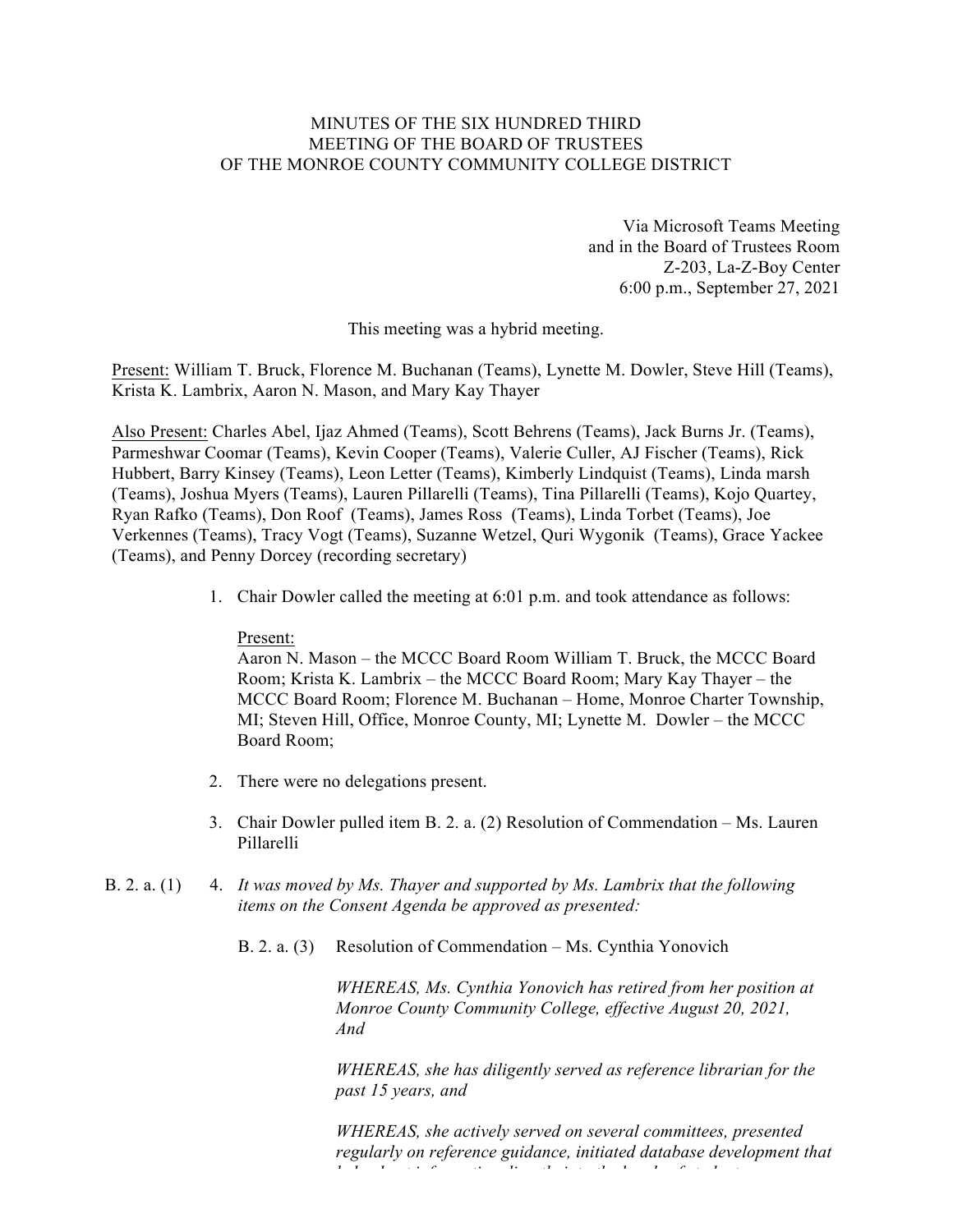*THEREFORE, BE IT RESOLVED, that the Board of Trustees recognize Ms. Cynthia Yonovich for her 15 years of dedicated service to Monroe County Community College, and*

*THEREFORE, BE IT RECORDED that the Board of Trustees expresses its very best wishes for her continued success, wellbeing and happiness on this Monday, September 27, 2021.*

## B. 2. a. (4) Resolution of Commendation – Mr. William Bennett

*WHEREAS, Mr. William Bennett, has decided to retire from his position as general maintenance worker with Monroe County Community College, effective July 20, 2021, and*

*WHEREAS, for 22 years he has been considered an outstanding employee who has helped to foster an excellent maintenance program in the Campus Planning and Facilities Department, and*

*WHEREAS, he has maintained buildings and grounds with a variety of licenses and certifications over the years that have been invaluable to the upkeep and operations of the college, and*

*WHEREAS, he has served as a mentor, role model and trainer for his co-workers and has helped to foster a high level of professionalism within the maintenance staff, and*

*WHEREAS, he willingly utilized his skillset as a talented artist to create the fun and whimsical Winnie the Pooh mural in the Childcare Center that greatly enhanced the environment of that space for the children.* 

*THEREFORE, BE IT RESOLVED, that the Board of Trustees recognize Mr. William Bennett for his dedicated service and contributions to the college, our students and the community, and* 

*THAT IT BE FURTHER RESOLVED, that the Board of Trustees expresses its very best wishes for his continued success, wellbeing and happiness on this Monday, September 27, 2021.*

#### B. 2. a. (5) Resolution of Commendation – Mrs. Terry Peterson

*WHEREAS, Mrs. Terry Peterson has decided to retire from her position as power systems operator with Monroe County Community College, effective August 31, 2021, and*

*WHEREAS, for 21 years she has been an excellent employee who has helped to foster a superb maintenance program in the Campus Planning and Facilities Department, and*

*WHEREAS, in the performance of these duties, she has secured a number of licenses and certifications to assist her in maintaining the college's buildings, grounds and mechanical systems, and she has*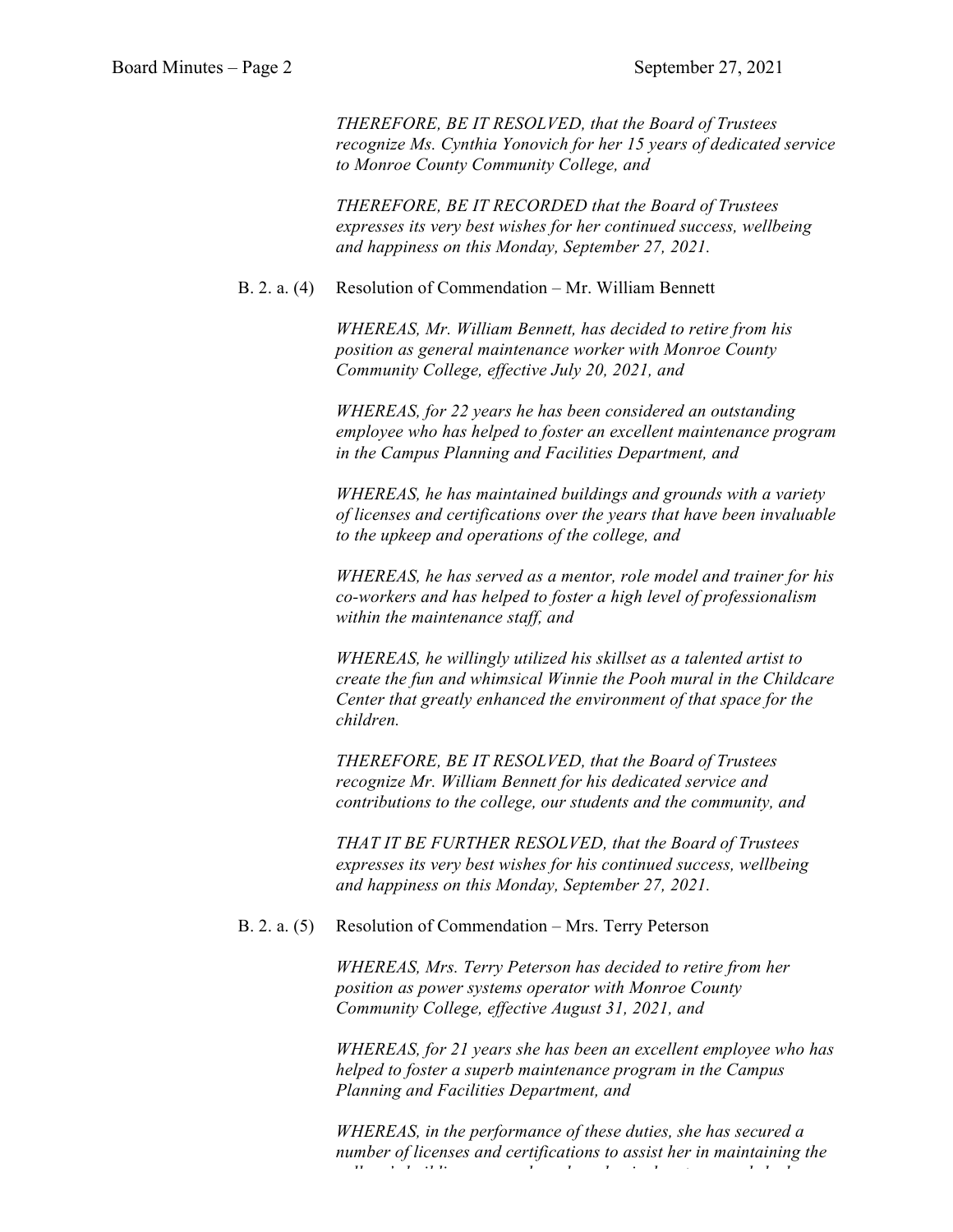*THEREFORE, BE IT RESOLVED, that the Board of Trustees recognize Mrs. Terry Peterson for her dedicated service and contributions to the college, our students and the community, and* 

*THAT IT BE FURTHER RESOLVED, that the Board of Trustees expresses its very best wishes for her continued success, wellbeing and happiness on this Monday, September 27, 2021."*

- B. 2. a. (6) Authorization for the President to Execute a Second year Probationary Administrative Contract for Scott Behrens.
- B. 2. a (7) Proposed Resolution Proclaiming October, United Way Month

*WHEREAS, the United Way of Monroe County is entering its 2021- 2022 campaign and will set another milestone goal that will see campaign pledges of over one million dollars, and*

*WHEREAS, the United Way is the largest single voluntary organization in Monroe County through which volunteers can channel their concern for people in need, and*

*WHEREAS, the United Way, largely because of the continued generosity and caring of employees of Monroe County Community College, can continue to grow and support a wider range of health and human care needs that directly benefit residents of Monroe County.*

*THEREFORE, BE IT RESOLVED by the Monroe County Community College Board of Trustees, that the College employees be encouraged to participate in the 2021-2022 United Way Campaign of Monroe County and receive the highest commendations and vote of thanks for their generous gifts to this vitally important cause, and*

*THAT IT BE FURTHER RESOLVED that the Monroe County Community College Board of Trustees proclaims the month of October 2021 'United Way Month' throughout the College district to emphasize the value and positive contribution United Way of Monroe County offers to our community and its residents on this Monday, September 27, 2021.*

A roll call vote was taken as follows:

- Yes [7] Aaron N. Mason, Florence M. Buchanan, Steve Hill, William T. Bruck, Krista K. Lambrix, Mary Kay Thayer, Lynette M. Dowler
- No [0] None

The motion carried unanimously.

4. New Business

B. 4. a. (1) 5. *It was moved by Ms. Lambrix and supported by Mr. Mason that the following*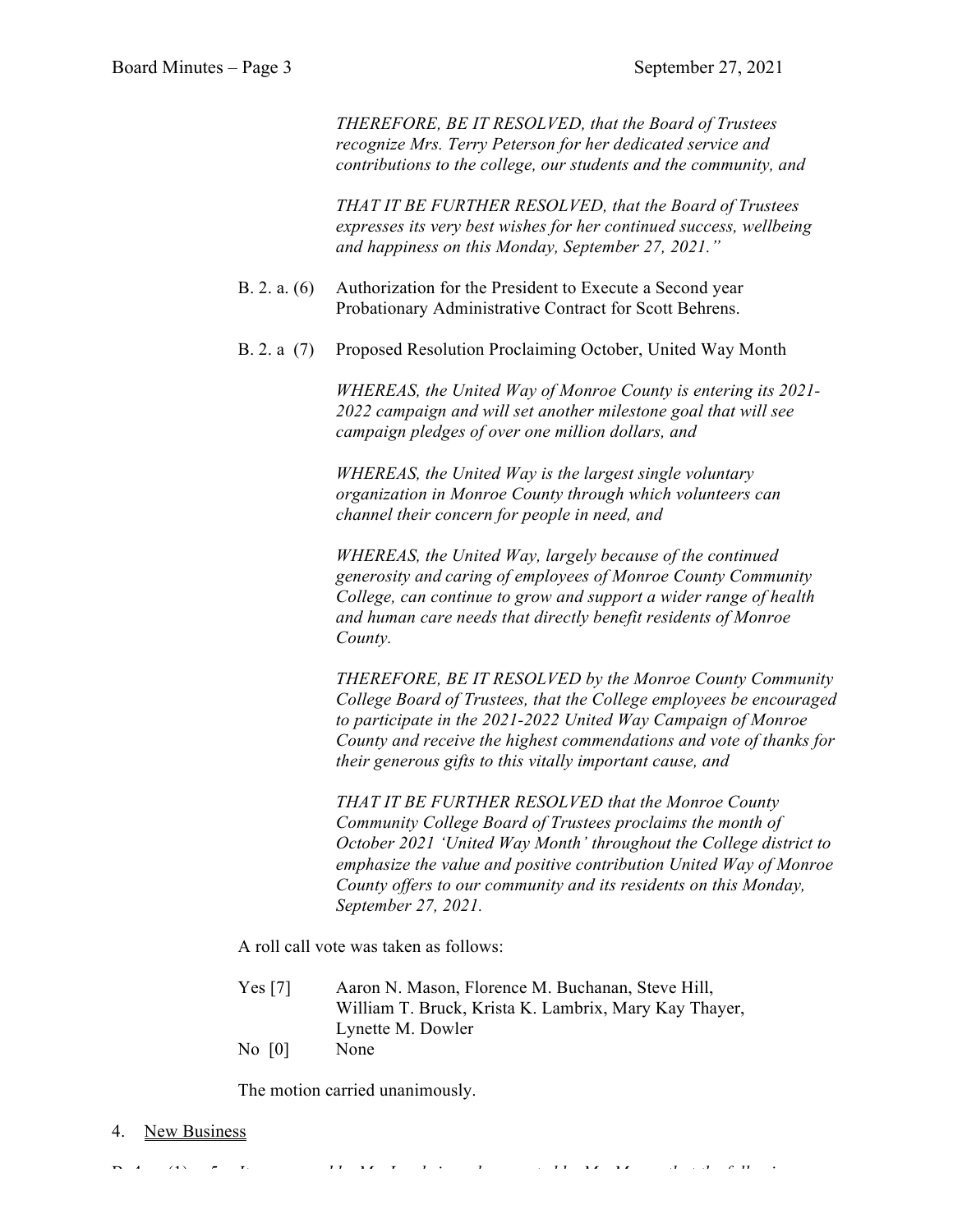*WHEREAS, Don's father had been trained as a tool and die maker and Patricia's father had also worked as a skilled tradesman, and Don's professional experience made him aware of the increasing need for skilled, well-trained individuals in manufacturing, and*

*WHEREAS, Don and Patricia learned more about the programs and training MCCC offered, especially within the Applied Science and Engineering Technology Division, and*

*WHEREAS, Don and Patricia made the decision in 2014 to add The Foundation at MCCC to the organizations they support through their family foundation and started funding scholarships for students with plans to study in one of the college's 13 ASET programs, and*

*WHEREAS, since 2015, eight students have received the Roof Family Foundation scholarship, and*

*WHEREAS, Don and Patricia have been extremely generous over the course of the COVID-19 pandemic, continuing to fund their family scholarship and contributing an additional \$17,500 to help students via MCCC's Project Persist initiative that provides emergency aid.*

*THEREFORE, BE IT RESOLVED, that the Board of Trustees recognizes Don and Patricia Roof as the 2021 College Supporter of the Year in appreciation of their continued support of Monroe County Community College and its programs, and*

*THAT IT BE FURTHER RESOLVED, that the Board of Trustees expresses its sincere gratitude to Don and Patricia on this Monday, September 27, 2021.*

Chair Dowler commented that Don and Patricia Roof were a beautiful example of Monroe County in every way. The Roofs will receive their award physically in a couple of weeks at the Monroe County Business Development's "Focus on the Future" event.

Mr. Roof stated that he and Patricia were honored and that they are looking forward to the event in early November on campus. He commented that the applied arts and trades are something that there is a dire need for in the country. Over the next few years the Roofs hope to dramatically grow the number of scholarships they have funded. He believes Monroe County Community College's (MCCC) programs will provide the type of education that young adults need to be trained for a good career. He and Patricia are hoping to fund scholarships for many years to come.

Trustee Thayer mentioned that the applied sciences are an open marked. She thanked the Roof's for their donations to scholarships and to the emergency aid fund for students.

President Quartey thanked Mr. Roof for his encouragement over the years. He relayed the story of how he met Mr. Roof in 2016 while going door-to-door campaigning for the millage in Dundee. Dr. Quartey was tired and ready to give up, but Mr. Roof encouraged him to keep going. He commented that not only have the Roofs given of their own funds, but they have also encouraged some individuals to move forward and give additional funds. He thanked Mr. & Mrs. Roof for their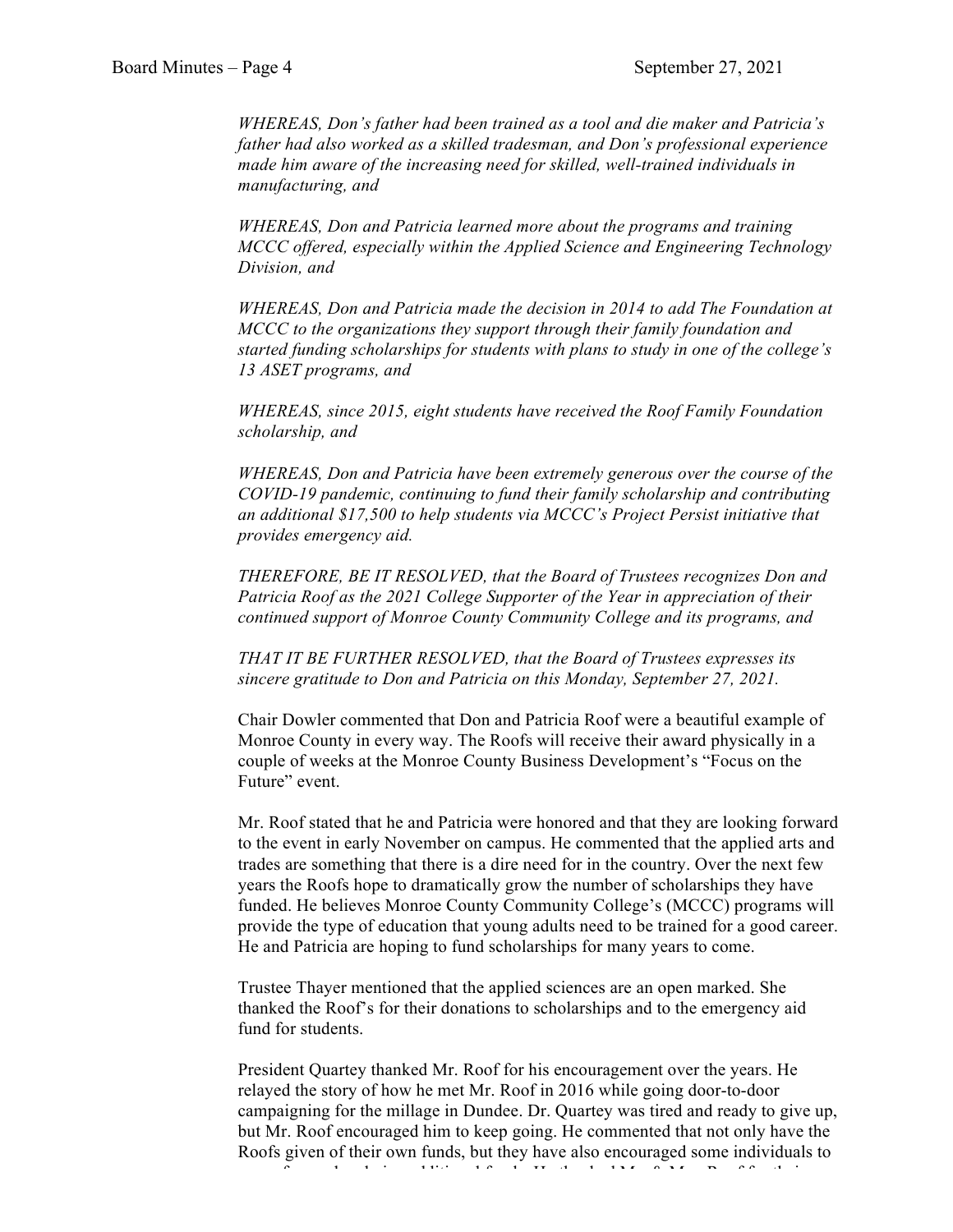William T. Bruck, Krista K. Lambrix, Mary Kay Thayer, Lynette M. Dowler

No [0] None

The motion carried.

B. 2. a. (2) 6. *It was moved by Mr. Mason and supported by Ms. Thayer that the following resolution of commendation for Ms. Lauren Pillarelli be adopted:*

> *WHEREAS, Ms. Lauren Pillarelli retired from her position at Monroe County Community College, effective July 30, 2021, and*

*WHEREAS, she diligently served in various student service positions for the past 30 years, and*

*WHEREAS, she began her career at MCCC by serving as a student employee in the Office of Lifelong Learning before making the transition to her role as administrative assistant for the Office of Admissions and Guidance Services for the majority of her career, and*

*WHEREAS, she actively served on several committees, participated in staff development activities, attended and organized a variety of special events, and led students as an advisor for Phi Theta Kappa, an international honor society for twoyear colleges, and*

*WHEREAS, she is known for her even-tempered and gentle demeanor, attention to detail, flexibility, positive attitude and willingness to always help students succeed.*

*THEREFORE, BE IT RESOLVED that the Board of Trustees recognize Ms. Lauren Pillarelli for her 30 years of dedicated service to Monroe County Community College, and*

*THEREFORE, BE IT RECORDED that the Board of Trustees expresses its very best wishes for her continued success, well-being, and happiness on this Monday, September 27, 2021.*

Dr. Quartey thanked Ms. Pillarelli for her many years of service at MCCC and for always having a smile on her face. He also noted her work coordinating the Honors program Phi Theta Kappa recognition ceremony on campus, as well as the Phi theta Kappa awards luncheon in Lansing.

Trustee Mason expressed his appreciation of Ms. Pillarelli for her support, especially while his children attended MCCC.

Ms. Pillarelli thanked Dr. Quartey and the Board for the recognition.

A roll call vote was taken as follows:

Yes [7] Aaron N. Mason, Florence M. Buchanan, Steve Hill, William T Bruck, Krista K. Lambrix, Mary Kay Thayer, Lynette M. Dowler

No handi (None)<br>None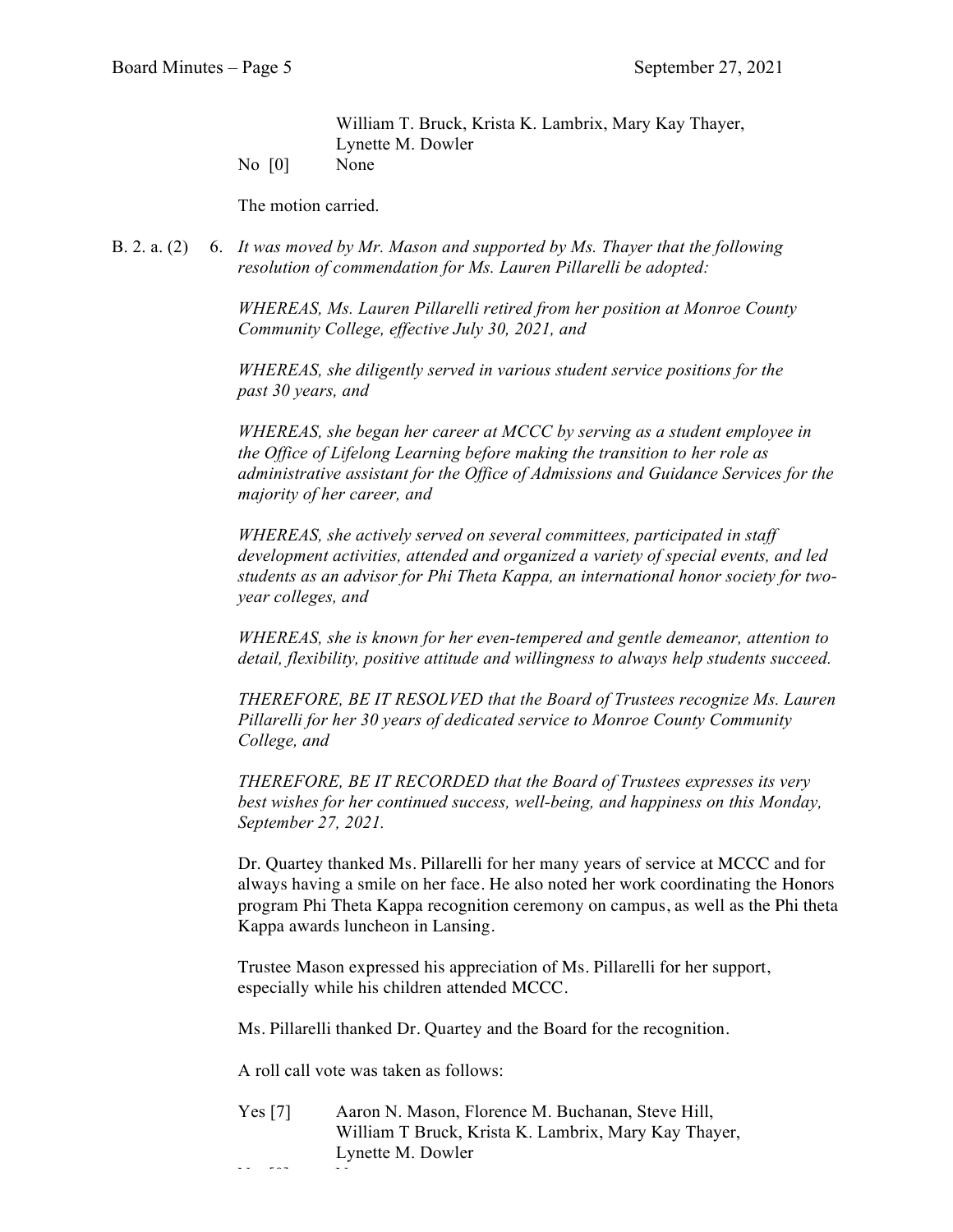The committee is devoted to honoring the employee whose actions create a positive change on campus, and nominations are accepted during the midpoint of each semester, fall, winter, and summer. The individual selected is recognized at the Board meeting closest to the end of the semester. Mr. Verkennes announced that there were four nominees for the Summer 2021 Enriching Lives Performance Award. The nominees are Rachel Eagle, Administrative Assistant to the Dean of Humanities and Social Sciences; Mary Lyons, who manages room reservations; Jacqueline Corser, Culinary adjunct instructor who also helps manages the College's farm; and Lori Ebersole-Smith, who is manager of the copy center, which is run by Applied Imaging from outside the College. Unfortunately, Lori was not eligible to win the award, but will be recognized with a certificate of nomination along with the other nominees who did not win this time.

Mr. Verkennes announced Ms. Rachel Eagle as the winner of the Summer 2021 Enriching Lives Performance Award. Mr. Verkennes paraphrased the words of the individual who nominated Ms. Eagle. Ms. Eagle thanked the committee for selecting her to receive the Enriching Lives award and commented that she could not do what she does without a great team.

B. 4. a. (2) 9. *It was moved by Ms. Thayer and supported by Ms. Lambrix that the Monroe County Community College Board of Trustees certifies that Monroe County Community College not only meets but exceeds the best practice standards required by the education omnibus appropriations act for fiscal year 2021, as the attached table demonstrates.*

A roll call vote was taken as follows:

- Yes [7] Aaron N. Mason, Florence M. Buchanan, Steve Hill, William T Bruck, Krista K. Lambrix, Mary Kay Thayer, Lynette M. Dowler
- No [0] None

The motion carried unanimously.

B. 4. a. (3) 10. *It was moved by Mr. Mason and supported by Mr. Hill that Policy 2.01, Administrative Organization Chart be approved with corrections.*

> Linda Torbet, Director of Human Resources reviewed the changes to Policy 2.01, Administrative Organizational Chart. She explained that with any new reorganization, for example, Dr. Behrens join the College last October, and with that came some changes to the lines of reporting. The Library was moved from under Instruction to enrollment Management and Student Success. Another change was an upgrade and title change to the position of Security Supervisor (a support staff position) to Chief of Security (a professional staff position). The position of manager of Information Systems received a title change to Chief Information Officer. Ms. Torbet the noting that the "Dean" of Lifelong Learning and the "Dean" of Workforce Development should be corrected to read as "Director" of Lifelong Learning and the "Director" of Workforce Development.

Dr. Quartey gave a quick review of review of the changes to the Policy that the  $\frac{1}{2}$  board  $\frac{1}{2}$  meeting. He explained that the explained that the explanation that the enables enables enables enables enables enables enables enables enables enables enables enables en block and the enables ena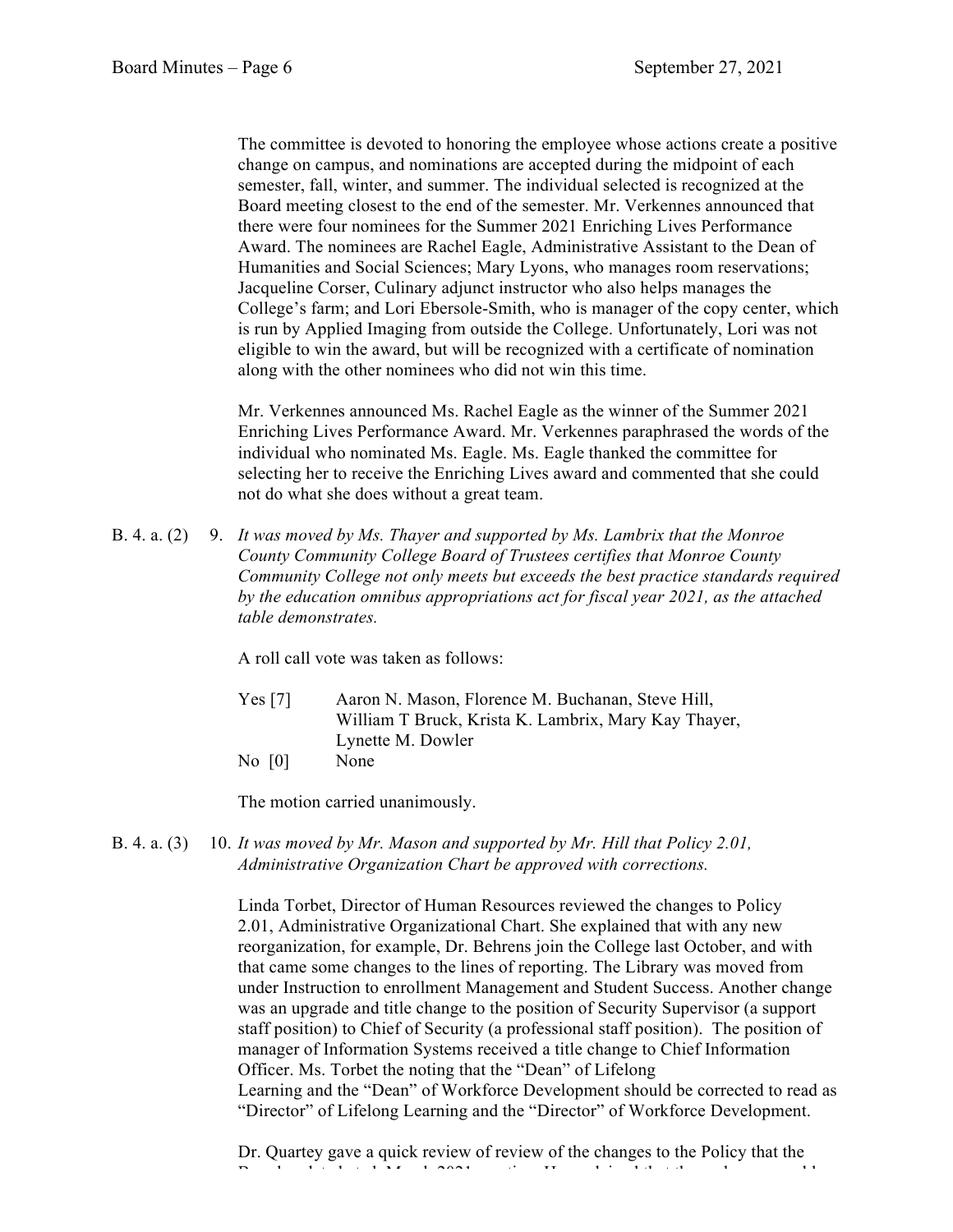*resolution naming the new safety services office be adopted:* 

*WHEREAS, William "Bill" Myers served as a decorated Monroe County Deputy Sheriff for 33 years before his retirement in 2004 – many of those years serving as the MCCC campus detail from the Sheriff's department, and*

*WHEREAS, Bill Myers was hired after his retirement by MCCC as the college's first chief of security, where he worked for the college for an additional 15 years, and*

*WHEREAS, Bill Myers served for 48 years as a law enforcement officer, in total working over 25 years on the MCCC campus, and*

*WHEREAS, Bill Myers assembled a highly qualified team of former law enforcement officers who he believed must have "the right demeanor and attitude" to serve and protect the students and staff of MCCC.* 

*THEREFORE, BE IT RESOLVED, that the Board of Trustees honors the life and contributions to the campus community of Bill Myers, and*

*THAT IT FURTHER BE RESOLVED, in recognition of over a quarter century of service dutifully given to the MCCC campus by Bill Myers, that the Board of Trustees dedicates the new MCCC Safety Services Office as the 'Bill Myers Safety Services Office.*

Dr. Joshua Myers thanked the Board for approving the resolution and expressed how meaningful this recognition is to him and his family. He commented on how much his father, "Bill" Myers, loved the College and that it meant a great deal to him. Dr. Myers thanked Dr. Quartey and Charlie Abel for moving this recommendation forward.

A roll call vote was taken as follows:

- Yes [7] Aaron N. Mason, Florence M. Buchanan, Steve Hill, William T Bruck, Krista K. Lambrix, Mary Kay Thayer, Lynette M. Dowler
- No [0] None

The motion carried.

B. 4. a. (5) 12. *It was moved by Ms. Thayer and supported by Mr. Mason that the board authorizes the creation of a donor naming opportunity for the MCCC Food Pantry and further establishes the minimum gift amount at \$10,000, pursuant to MCCC Policy 1.69.*

> Dr. Joshua Myers explained that The Foundation is working on a food pantry on campus to serve students with food insecurity. This item is a request to name the food pantry. A gift of \$10,000 will secure naming rights. Those funds will help fund the food pantry.

A roll call vote was taken as follows: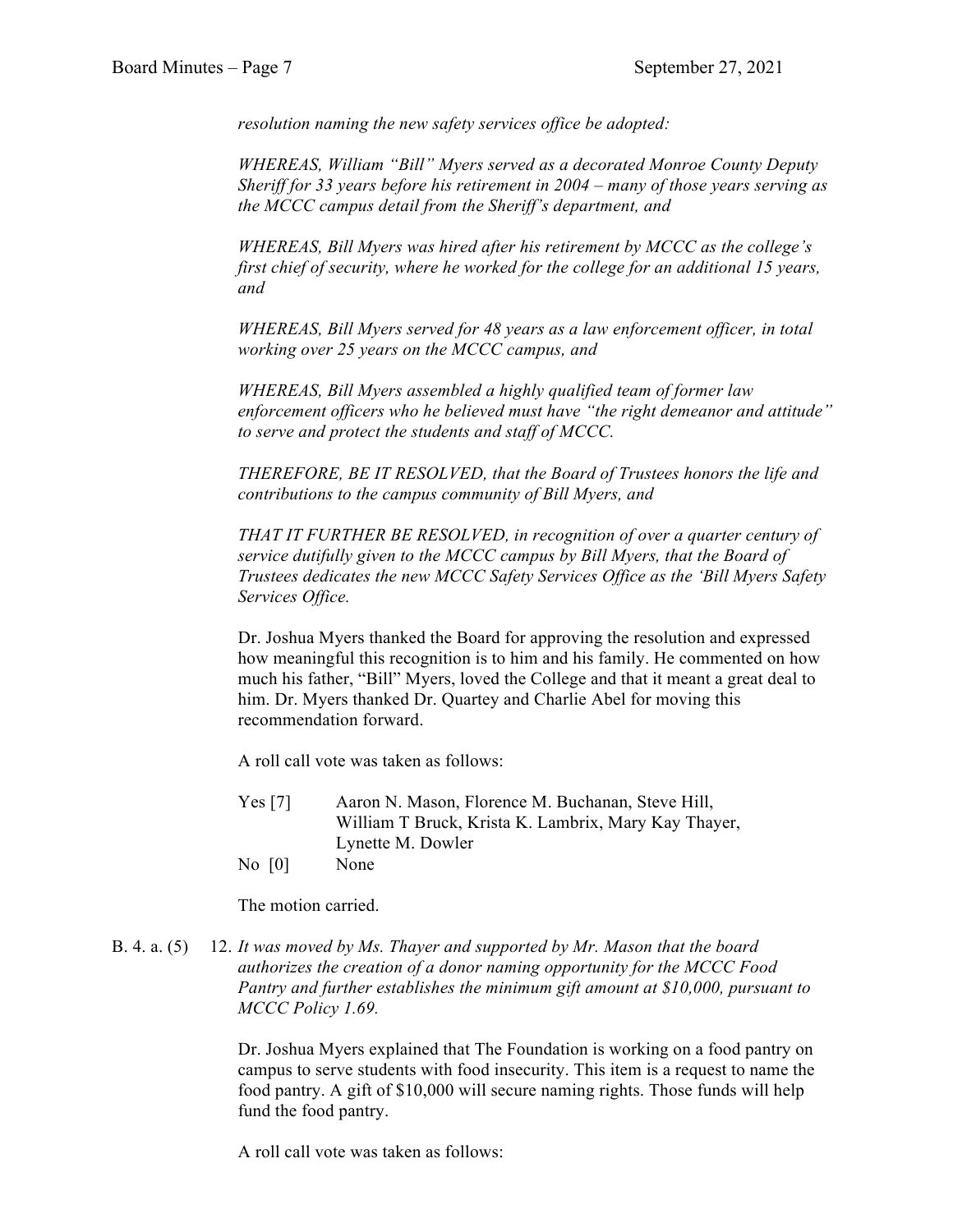Brianna Pio, Student Success Navigator – Math, effective July 19, 2021 (new, grant-funded position) Tyler Simmons, Full-time Temporary, State Special Programs Coordinator, effective August 9, 2021 (New position)

Jennifer St. Charles, Administrative Assistant to the Dean of Applied Science and Engineering Technology, effective August 9, 2021, (Replacing Jennifer Golen)

Damaris Sargent, Student Success Navigator – Retention & Completion, effective September 1, 2021 (New position repurposed from Administrative Assistant/Student Success Center position)

Jonathan Brown, Student Success Navigator, Analytics, effective September 27, 2021 (Replacing Lauren Pillarelli. Rewritten position, formerly Administrative Assistant to the Director of Admissions)

# Transfers

Kessie Drouillard, Registrar's Office Assistant and Processor, effective June 28, 2021 (Transfer from Part-time Registration Assistant to Registrar's Office Assistant and Processor. New position title – formerly Administrative Assistant to the Registrar, replacing Courtney Slater)

Kim Letasse, Financial Aid Assistant, effective August 16, 2021 (Transfer from Cashier to Financial Aid Assistant. Replacing Kessie Drouillard)

Laura Manley, Technical Services/References Librarian, effective August 25, 2021 (Transferred from Director of Library. Replacing Thomas Adamich)

Vickie LaValle, Cashier, effective October 4, 2021 (Transferred from Culinary Technician)

# Rehire

Zachary Moore, CIS Instructor: Computer Science and Computer Programming, effective August 23, 2021

Temporary Full-time Faculty Contract

David Peck, Public Services/Reference Librarian, effective August 30, 2021 (Temporary until December 2021. Replacing Cynthia Yonovich)

2<sup>nd</sup> Year Probationary Administrative Contract

Scott Behrens, Vice President of Enrollment Management and Student Success, effective July 1, 2021 through June 30, 2022

#### Retirements

Lauren Pillarelli, Administrative Assistant to the Director of Admissions, effective, June 30, 2021

Bill Bennett, General Maintenance Worker, effective June 30, 2021

Cindy Yonovich, Reference/Public Services Librarian, effective August 20, 2021

Terry Peterson, Power Systems Operator, effective August 31, 2021

## Resignations

Robert Stawkey, Power Systems Operator, effective August 5, 2021 Token Conde, General Maintenance Operator, effective August 19, 2021 Kellie Kull, Administrative Assistant to the Director of Admissions, effective September 9, 2021

Ryan Rafko, Director of Admissions/Guidance Services, effective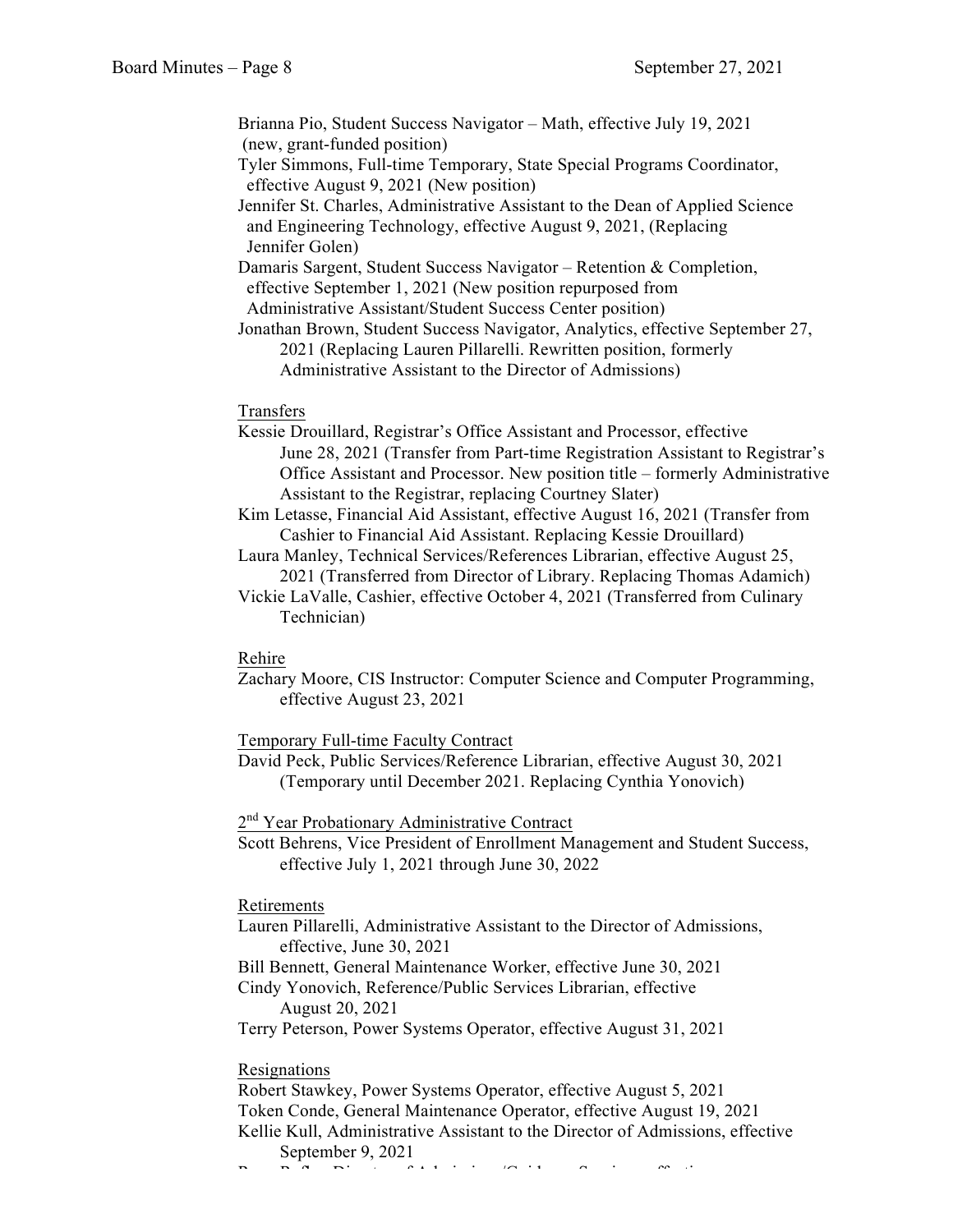the audit is under way. The auditors are on campus as of today and will be here for a while. They will be working with AJ Fischer, Director of Financial Services, Valerie Culler, Director of Financial Aid, and their teams closing out the last fiscal year. The onsite Foundation audit is complete. The single audit is ongoing and most of that work is being done remotely.

Ms. Wetzel noted that the HVAC payment was paid last week on time. In terms of the state budget has not yet been finalized, although the conference committee is waiting for the governor's signature. What that means for the college is that operationally, the budget includes 1.1 percent increase for MCCC on its operational funding. This equates to \$51,4000. There is also a one-time supplemental payment that will be made to the College in the amount of \$186,200. Ms. Wetzel reminded the Board that the administration had budgeted for a one-time payment. Once the budget is signed, Ms. Wetzel will bring a proposed budget adjustment to the Board for approval. Overall, this is additional money more than what was budgeted, which works out to about an additional \$83,600.

Ms. Wetzel directed the trustees to the August Revenues and Expenses and pointed out the \$913,000 reflected under state appropriations. That is not money for this fiscal year, but rather the accruals from July and August that have yet to me made as part of the audit. Ms. Wetzel moved on to tuition and fees revenues, that are \$210,654 favorable to budget. She gave credit to the hard work of Dr. Scott Behrens, Vice President of Enrollment Management and Student Success, and his team for this positive increase.

Ms. Wetzel closed with an update on the construction of the Campbell Learning Resources Center (LRC) and the Diversity, Equity, and Inclusion (DEI) Center. Both projects are under construction and on target. The Campbell LRC is scheduled to open in the fall and the DEI Center is scheduled to open in January.

Dr. Quartey remarked that as he walks around campus, he sees students who are excited about the spaces MCCC has. All of the new spaces in the various buildings are always full. Good things are happening, President Quartey thanked Jack Burns, Jr., Director of Planning and Facilities, and the maintenance team; Brian Lay, Chief Information Officer, and the Information Services team; and Kelly Heinzerling, Director of Purchasing and Auxiliary, for the hard work each of their areas has put in to bring about this positive change to the campus. Dr. Quartey also added that Dr. Behrens "hit the ground running" with recruitment work, and the Frontliners and Michigan Reconnect programs. There will be additional state money for both Frontliners and Reconnect. The MCCC team will be out again actively recruiting additional students. This is about serving more people and taking the College from where it is to the next level.

Ms. Wetzel informed the Board that she would keep them updated on the state budget progress.

C. 3. a. (5) 17. Mr. Joe Verkennes, Director of Marketing and Communications, and his cochair, Dr. Quri Wygonik, Director Institutional Research, Planning & Accreditation, gave the Board an update on the Strategic Plan.

> Mr. Verkennes reviewed the timeline for the Strategic Plan to give the Board a perspective of where the College was with the plan and how far it has progressed.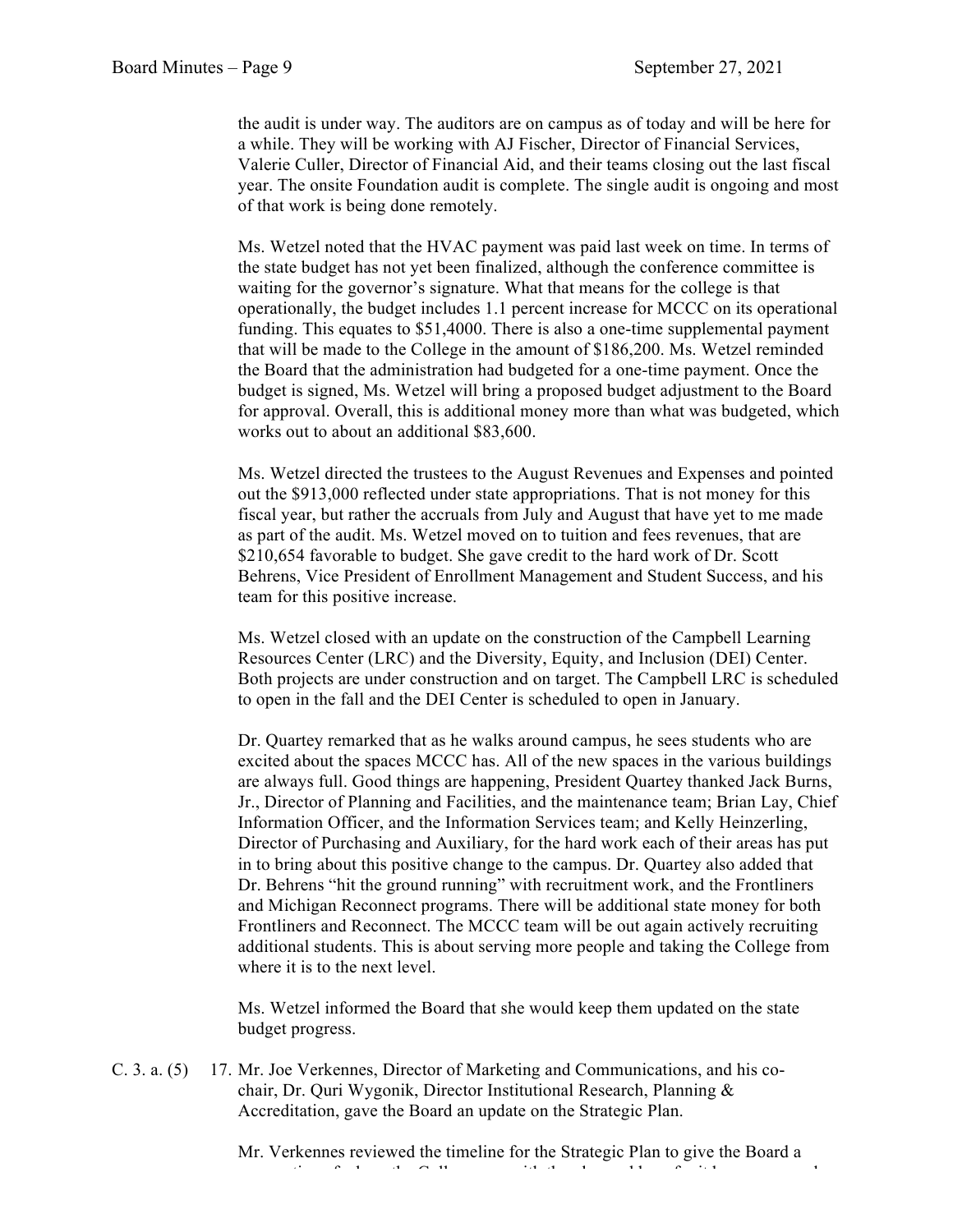the strategic planning, process which resulted in an increased number of tactics. The plan is dynamic and constantly changing and evolving with the College.

Mr. Verkennes explained that in January 2021, the committee updated the plan by adding some additional tactics and revising the timeline because it felt like it was missing the diversity, equity and inclusion tactics. These were built in the mission, core values, and the vision, but the committee wanted to be more specific with an additional objective and five tactics to go with that. This is the first biannual report out to the Board. The next one will occur is spring 2022.

Today's report will focus on tactics that are completely or partially done to date, and hen give an update on things that need to be done moving forward. Under the administration area is a Diversity, Equity, and Inclusion Center, which is being developed currently, with an opening planned in January 2022. The Administration area was responsible to make a recommendation on space to foster inclusion, equity, and celebrate cultural diversity. That is completed. The Instructional area has created a Boot Camp Task Force to evaluate current offerings and to explore future boot camps based on student need; developed and required Brightspace training for all full-time and adjunct faculty; incorporated class schedule efficiency into an Enrollment Analytics Dashboard; and hired an experiential learning coordinator.

The Enrollment Management and Student Success area implemented a 30-hour degree audit communication system; developed a task force to support college-wide assessment of mental health services for students; inventoried existing articulation/transfer agreements with 4-year institutions; and selected a method for process mapping the student experience.

Dr. Wygonik continued with the last area update. The Human Resources area has developed a Campus Collaboration Committee to organize and schedule events/activities; they are reviewing college policies that specifically guide behavior regarding civility; they are comprehensively reviewing and revising college policies that guide employee interactions; engaging the campus in civility and team-building training; and they incorporated the employee skills inventory into the evaluation process and provided training to supervisors regarding the skills inventory. The President's Office hired consultants to draft the MCCC diversity, Equity, and Inclusion (DEI) Plan; and they are engaging the community in supporting the MCCC DEI Plan. This happens through the CREED presentations, which have been well received in the community. Additionally, the Governance Evaluation committee delineated strategies for improvement of the shared governance model based on the 2019 survey findings. The next step will be for that group to create a timeline within which that strategy will occur.

Upcoming projects the Board will hear about during the next update include the following for the Instructional Area, continue to offer and assess late start courses via a task force; continue promoting the blended class modality and develop a "student choice" modality; develop structured online program pathways; develop standardized minimum elements of Brightspace courses; conduct a comprehensive assessment of regional, industrial, business partner, and labor market needs using the newly purchases EMSI/Burning Glass programs; training among the Deans is ongoing and facilitated by the IR Office; conduct a comprehensive assessment of experiential learning needs; and conduct a gap and conduct a gap and conduct a gap and conduct a gap  $\alpha$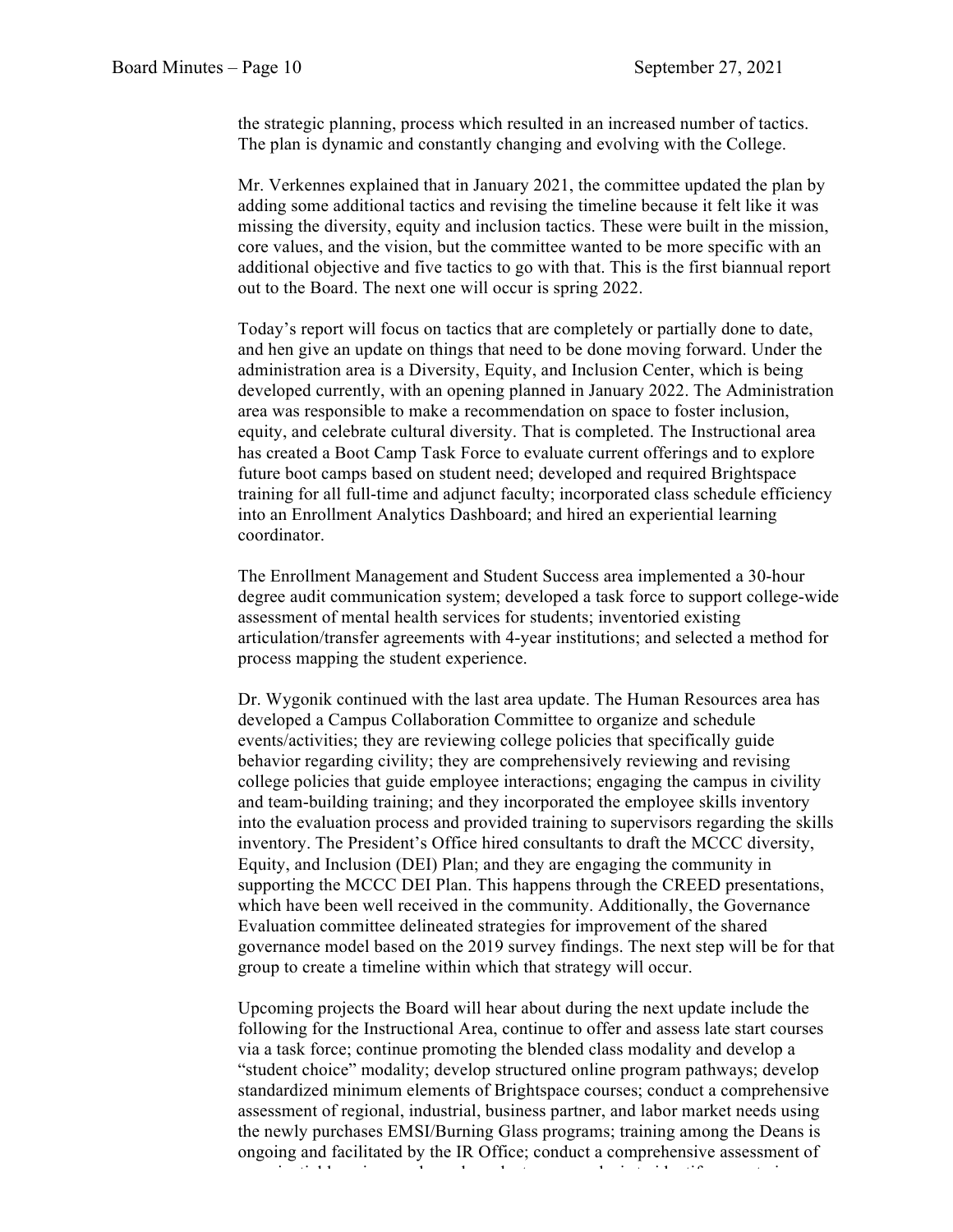The Human Resources area will ensure that supervisors to use skills inventory from evaluations to develop an Individualized Development Plan (IDP) for each employee; they will create a process for cross-training and mentoring; build and align human resources with the College's strategic direction and based on the findings from the process mapping of the student experience; implement the DEI Plan; and tie in DEI Plan efforts with the programming in the DEI Center (currently under construction). Additionally, the Governance Evaluation Committee will create a plan and implement the strategies for improving the shared governance model.

Dr. Wygonik and Mr. Verkennes complete presentation is part of the permanent Board file and can be obtained from the President's Office.

C. 3. b. (1) 18. President Quartey summarized his reports to the Trustees, which he sends every other week. Dr. Quartey announced that the Accreditation Commission for Education in Nursing (ACEN) visit to MCCC's Nursing Program was from Tuesday September 7 through September 9, 2021. The visitors indicate that they had a positive visit and will be recommending re-accreditation for our program. Dr. Quartey gave Kudos to Dean Lindquist and her faculty and staff for a job well done.

> MCCC's headcount enrollment is up 11.2 percent compared to last year. Fall classes are 50 percent virtual and 50 percent in-person. Our campus and new student spaces are bustling with activity. The student success summit was last week. This year, the MCCA Student Success Summit will be a virtual summit. Dr. Quartey will present as a part of the Presidents' Panel on Diversity, Equity, and Inclusion.

There are several new hires in the student success area. The DEI Plan is nearing completion and will be presented to the Board by November, after it goes to the Councils. Renovations continue on campus with the Campbell Building. Vice President Wetzel provided an update earlier. MCCC has been awarded a grant for an additional position by MCAN to assist with Reconnect students. MCCC is a subrecipient for the Industry Infinity/H-1B One Workforce Grant with WIN. In terms of grants, the Ralph Wilson Foundation is very interested in funding MCCC's initiatives around a CTE hub partnership with the high schools, student success initiatives, and we hope to be part of mobility initiatives with other regional community colleges. We will become a part of the Detroit Compact – *Detroit Drives Degrees*.

MCCC is now a silver veteran-friendly organization. He reminded the Board that MCCC was the first location for Flags over Monroe County. MCCC is now a silver organization and is working on becoming a gold organization. President Quartey thanked Tracy Vogt, Registrar, for her work on that initiative. • MCCC took third overall in the Corporate Cup and first in fundraising and a gold in the twomile run (Chris Donnelly, Adjunct Professor of Mathematics). The Alumni Golf Event raised approximately \$13,000. Diversity presentations continue to edify and educate our community. We are in the process of scheduling a State of the College address and a Town Hall for some time in late October. Penny Dorcey, Executive Assistant to the President and secretary to the Board of Trustees, will send the dates out to the Board as soon as they are set.

Chair Dowler expressed her appreciation for the President's reports and said that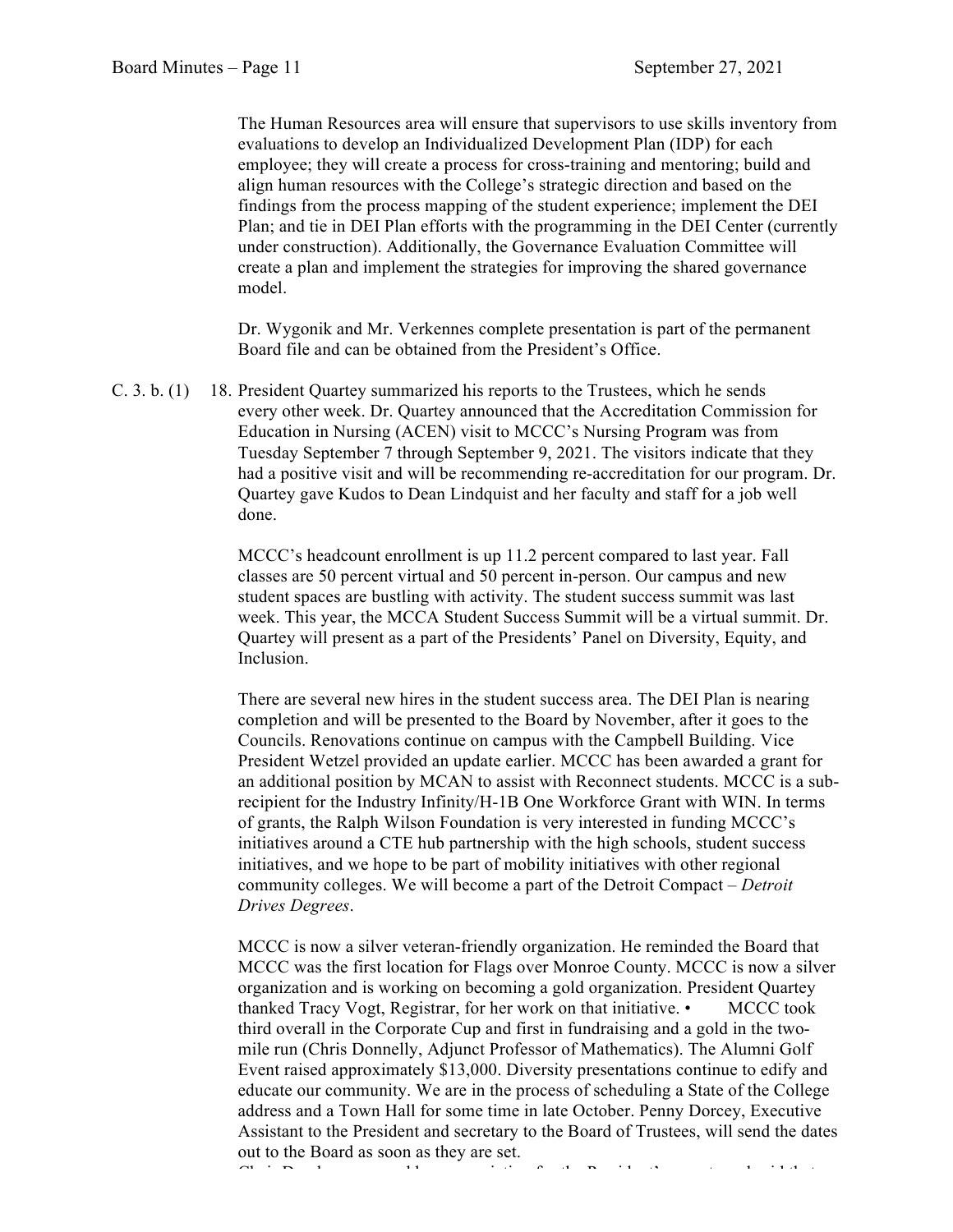Behrens showed a listing year-over-year for all of the community colleges in the state that have reported. MCCC is second in the state, in terms of enrollment numbers. The only college ahead of MCCC is Lake Michigan College and they are providing free education to everyone. This is partially due to MCCC taking full advantage of the Michigan Reconnect program in a way that other colleges have not done. He thanked Ryan Rafko, Director of Admissions and Guidance, Dr. Valerie Culler, Tracy Vogt, and Joe Verkennes, and their teams for their spectacular work in this area. There is more to this effort in terms of the breakdown.

Dr. Behrens went on to explain that marketing, Financial Aid, and Registration came together last November and December and planned one goal. Ms. Vogt suggested going back to the College's mission to determine that goal, student success. Student success is defined as doing things to help our students achieve their certification or degree (completion). Each team put together its own goals and support of those goals. The marketing team put out a goal of increasing web traffic by 350%. They blew the initial goal away by June and reinitiated the goal at 10,000 hits or 700% and came close to hitting it.

The Financial Aid Department set a goal of increasing the number of students receiving financial aid. Although Reconnect is a huge part of that, Dr. Culler and her team have had so much extra work put on them by the requirements of Reconnect that this is an amazing goal in and of itself. They have worked tirelessly and took all of those people who applied for Reconnect and did a massive phone campaign to make sure those students made it through all the steps. Enrollment starts with getting students the resources they need, financial aid. The Registrars goal was increasing graduation rates. They focused on FITIAC students. Ms. Vogt and her team used technology and a massive phone campaign to reach out to students and encourage them to enroll. The team increased fall-to-fall retention by 20 percent in one semester, FITIAC enrollment increased by 16.7 percent, and transfer student enrollment increase by 32 percent. This is largely due to the reconnect program. Another population Dr. Behrens and his team focused on was the "stop out" students, or students who have prematurely left the college for one reason or another. They employed a massive phone campaign to try to get these students back in college. The increase for year-over-year enrollment for stop outs was 35 percent. Overall, the methods above led to the 11.2 percent increase enrollment this fall.

Dr. Behrens noted the impact these particular campaigns changed the student body of the College. The first is a product of Reconnect. Many more of MCCC's students are now part-time students as Reconnect requires students to take six credits. The College has an opportunity going forward to work with these students to stay the path. The student population became more non-traditional. Also, because of Reconnect and adult populations, the average age increased by almost two years. The high school population has decrease slightly, so the student success team will focus on them as well this year. When looking at where the increases came from, students aged 21 to 30 increased Serving by 14 percent. Student aged 31 to 40 increased by 64 percent. Students aged 41 to 50 increased by 81 percent, and even students over 50 increased by 58 percent MCCC truly became a more non-traditional student campus. Dr. Behrens went back to Dr. Quartey's earlier comment about serving Monroe County in particular. MCCC has become more indistrict by focusing on our citizens and local taxpayers. In  $\alpha$  is the studients of the studients of  $\alpha$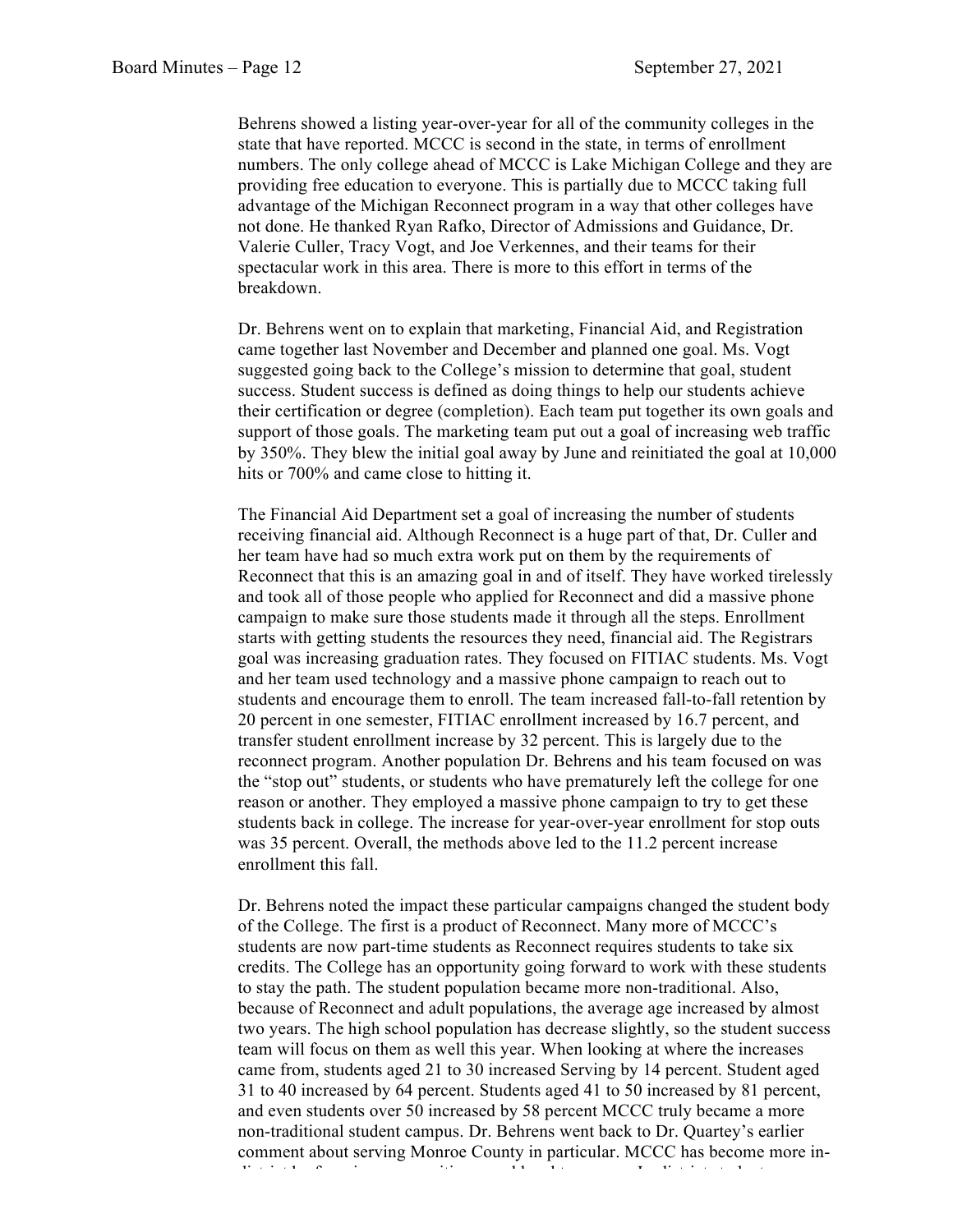Chair Dowler attended a session on Diversity, Equity, and Inclusions. She stated that they had some good conversation; however, it was not the most progressive, but they were good.

Trustee Buchanan reported that she was only able to attend one day due to her work schedule, but wanted to mention the DEI work and keynote speakers. She was surprised and happy to hear presentation. Unfortunately, Ms. Buchanan was not able to find the find the speaker later that day. The speakers spoke about how the "belonging" uncertainty scale, affects the ability of first generation students to learn. They also talked about social capital and social class on campus for first generation students and how that affects their learning ability, and how minority groups sometimes have a tendency to group together, and people may wonder why that is. It is because they are looking that social class and the belonging uncertainty scale. There was also discussion about ACEs, Adverse Childhood Events, and how that is a tipping point at ages four through five. ACE's can also affect a person into adulthood. The speakers also talked about the importance of having the presence of at least one caring adult in your life can really make a difference. Another speaker talked about vicarious racism, which is likened to PTSD. This whole issue of uncertainty when coming into a new environment, particularly for first-generation students, can affect one's ability to learn. The speakers also spoke about recovery. Ms. Buchanan felt the session she was able to attend very enlightening, and she was happy to hear the complex, difficult conversation.

Trustee Thayer commented that the board of directors (BOD)meeting was interesting. the BOD is composed of one president and one trustee from each college. The group is looking for a new president as Michael Hansen is retiring soon. They have narrowed field down to three individuals. There was also discussion on adding some of the tribal colleges to full membership in the MCCA. There was some surprising push back from people who s did not want to allow that. Ms. Thayer will be in attendance and the Board of Director's meeting at Lake Michigan College his week on Thursday and Friday. There was discussion on the process electing new members to the executive committee. Some felt the process was unclear. Ms. Thayer is on a subcommittee tasked with simplifying the process. We all know that can get really positive.

C. 4. b. (2) 19. Trustee Krista Lambrix reminded the Trustees that back in April, the Board had robust discussion on in-county rates for non-resident employees of county businesses. The Trustees left the meeting feeling that this policy change would be a positive change for students. Several weeks ago, Trustee Buchanan shared a very nice letter of support from Tim Lake, President/CEO, Monroe County Business Development Corporation (BDC). Ms. Dowler read the letter in its entirety.

> Chair Lynette Dowler, commented that at the June 24, 2021 Board of Trustees meeting, she and Ms. Lambrix proposed parameters to the current policy. Ms. Lambrix noted that the parameters included: the eligible employer must employ the employee for at least six months. There was also discussion on how many hours per week or pay period the student must work. The Board talked about whether a student needs to be full-time or part-time, among other topics. Ms. Dowler and Ms. Lambrix would like to see the following requirements: the student must be employed for at least six months by the eligible company; the employer